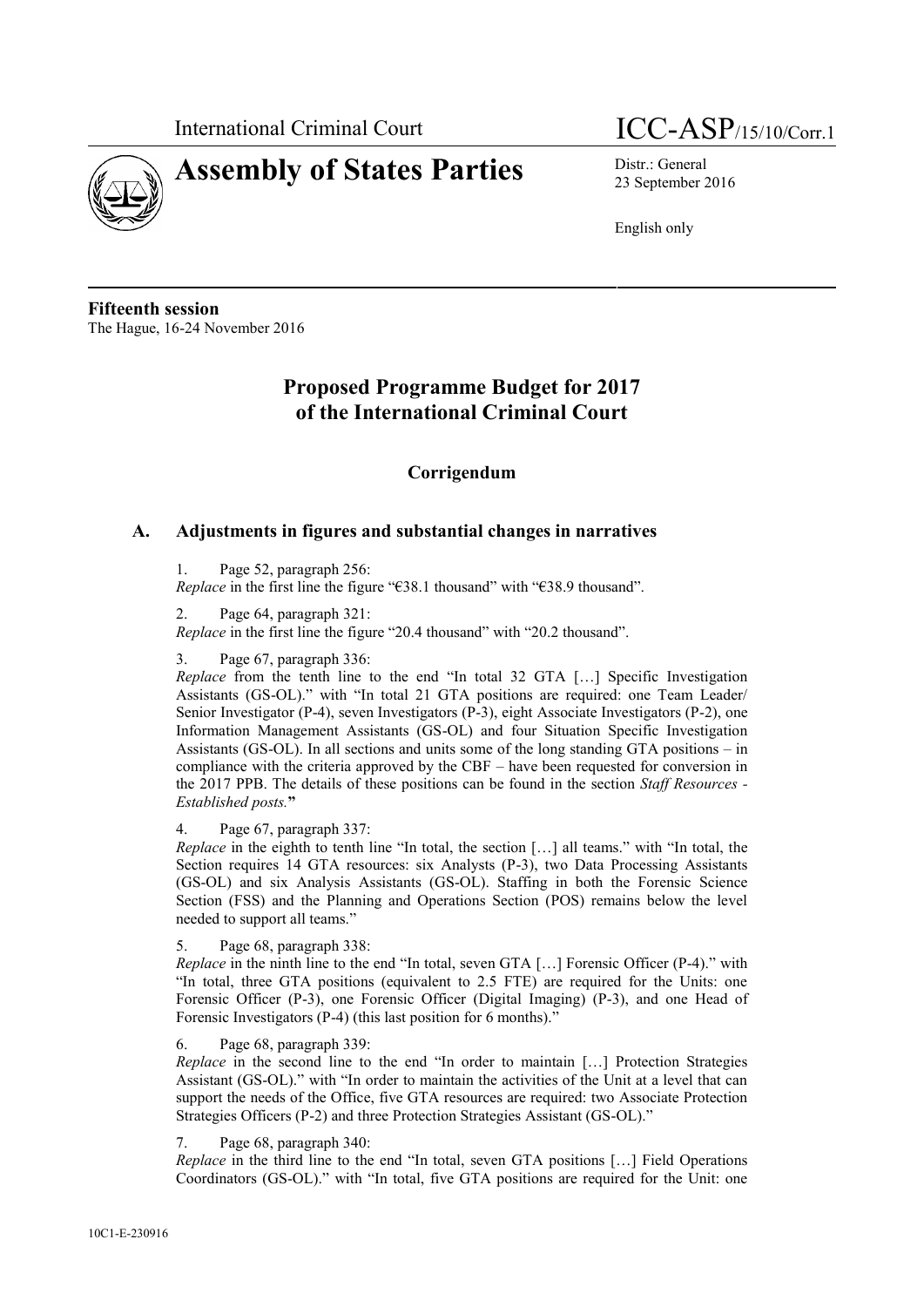Witness Management Assistant (GS-OL) and four Field Operations Coordinators  $(GS-OL)$ ."

8. Page 68, paragraph 343:

*Replace* the entire paragraph with:

"ID centralized its administrative function in 2011 into a staff supporting pool and continues to benefit from the efficiency gains made. The need to assist Divisional management with the further deployment of the Investigation and Witness Management systems, the essential collection, collation and production of management information, efficiency and risk management monitoring, as well as support for priority projects and assistance in the Division's complex resource management requirements, including space management, led in 2016 to a change in the supporting staff's role from being purely administrative to assuming a planning and administration dimension. In total, the Admin/Planning Pool requires two GTA positions: one Project Officer (P-3), and one Assistant Planning and Control Officer (P-1).**"**

9. Page 86, paragraph 437:

*Replace* in the second line the figure "€122.0 thousand" with "€122.8 thousand".

10. Page 87, paragraph 439 and heading *General Temporary Assistance*: *Replace* in the heading and the first line of the paragraph the figure "€122.0 thousand" with "€122.8 thousand".

11. Page 92, paragraph 475: *Replace* in the first line the figure "6.0 per cent" with "8.7 per cent"

12. Page 99, paragraph 524: *Replace* in the third line the figure "€1,423.5 thousand" with "€1,449.7 thousand".

13. Page 101, paragraph 539:

*Replace* in the first line the figure "€173.0 thousand" with "€171.8 thousand".

14. Page 111, paragraph 605:

*Replace* in the first to second line "The proposed operational budgetary increase for field offices amounts to approximately  $\epsilon$ 372.5 thousand (5.6 per cent)" with "The proposed operational budgetary increase for DEO amounts to approximately  $\epsilon$ 323.1 thousand  $(3.9$  per cent)".

15. Page 111, paragraph 606: *Replace* in the sixth to seventh line *"*€676.8 thousand, […] in other field" with "€673.0 thousand, […] in other field offices".

16. Page 111, paragraph 606: *Replace* in the eighth line the figure "€122.6 thousand" with "€118.8 thousand".

17. Page 111, paragraph 608: *Replace* in the last line the figure "€122.6 thousand" with "€118.8 thousand".

18. Page 136, heading before paragraph 739: *Replace* the heading "*Contractual Services*" with "*Consultant*"

19. Page 140, header *Budget resources* before paragraph 758: *Replace* the figure "€826.3.4 thousand" with "€831.1 thousand"

20. Page 140, paragraph 758: *Replace* in the first line the figure "€128.6 thousand" with "€133.4 thousand".

21. Page 140, paragraph 758: *Replace* in the first line the percentage "18.4 per cent: with "19.1 per cent".

22. Page 141, header *Budget resources* before paragraph 760: *Replace* the figure "€301.3 thousand" with "€1,003.2 thousand".

23. Page 141, paragraph 760: *Replace* in the first line the figure "€301.3 thousand" with "€1,003.2 thousand".

24. Page 146, paragraph 769; *Replace* in the first line the figure "€103.5 thousand" with "€103.0 thousand".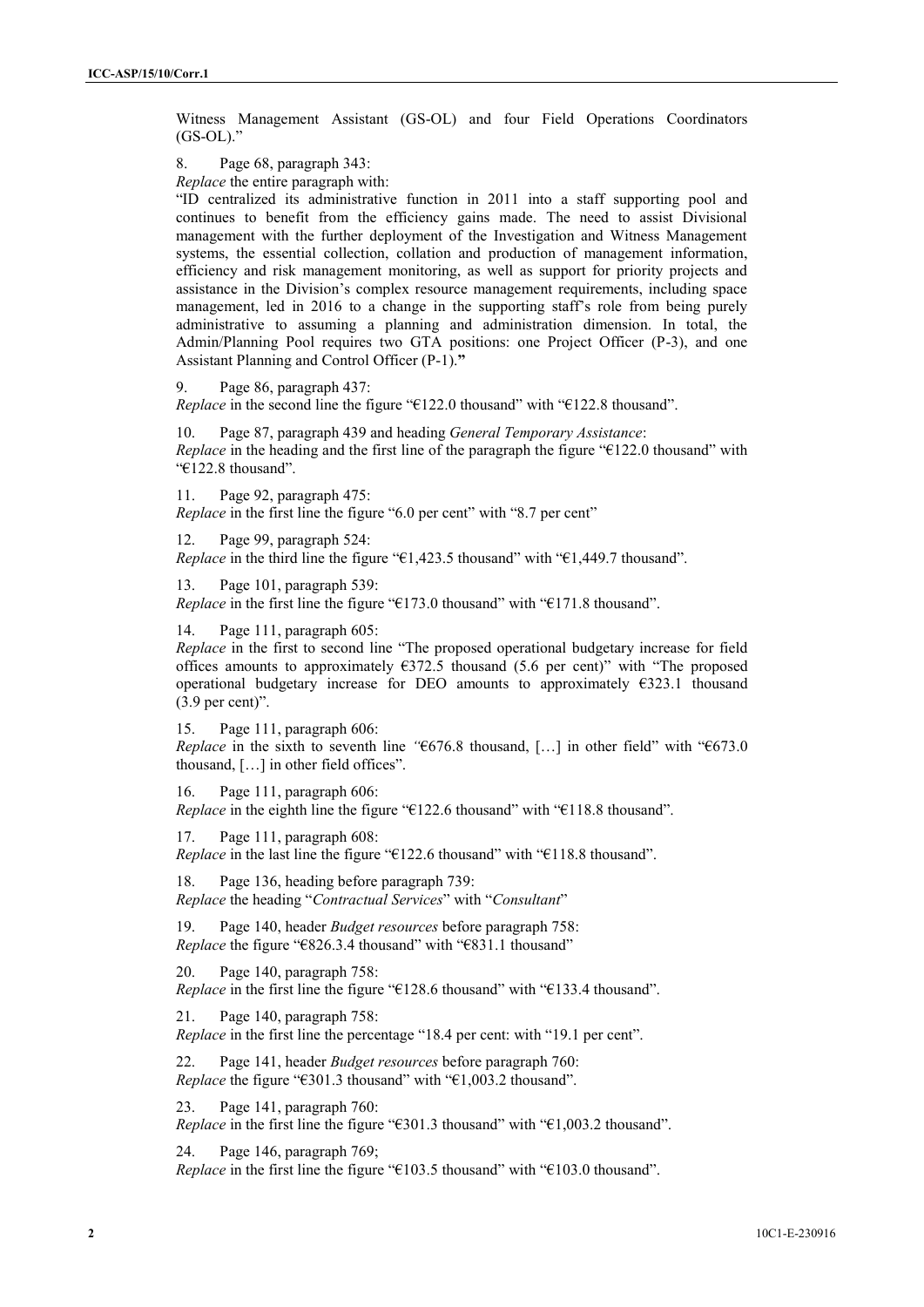25. Page 150, header *Budget resources* before paragraph 776: *Replace* the figure "€464.0 thousand" with "€463.5 thousand"

26. Page 150, paragraph 776: *Replace* in the first line the figure "€4.2 thousand" with "€3.7 thousand"

27. Page 150, paragraph 776:

*Replace* in the first line the percentage "0.9 per cent" with "0.8 per cent".

28. Page 150, table 68: *Replace* table 68 with the following table:

| 3310<br><b>Office of the Director DJS</b> | 2015 Expenditures<br>(thousands of euro) |                          | 2016                                   | Resource changes |         | Proposed<br>2017 estimates |
|-------------------------------------------|------------------------------------------|--------------------------|----------------------------------------|------------------|---------|----------------------------|
|                                           | Total                                    | Cont. Fund Total incl.CF | Approved <sup>-</sup><br><b>Budget</b> | Amount           | %       | (thousands<br>of euro)     |
| Professional staff                        |                                          |                          | 370.0                                  | $-0.2$           | $-0.1$  | 369.8                      |
| General Service staff                     |                                          |                          | 65.0                                   | $-1.4$           | $-2.2$  | 63.6                       |
| Subtotal staff                            | 603.7                                    | 603.7                    | 435.0                                  | $-1.6$           | $-0.4$  | 433.4                      |
| General temporary assistance              | 18.9                                     | 18.9                     |                                        |                  |         |                            |
| Temporary assistance for meetings         |                                          |                          |                                        |                  |         |                            |
| Overtime                                  |                                          |                          |                                        |                  |         |                            |
| Subtotal other staff                      | 18.9                                     | 18.9                     |                                        |                  |         |                            |
| Travel                                    | 27.1                                     | 27.1                     | 19.8                                   | $-11.9$          | $-60.1$ | 7.9                        |
| Hospitality                               |                                          |                          |                                        |                  |         |                            |
| Contractual services                      |                                          |                          |                                        |                  |         |                            |
| Training                                  | 0.5                                      | 0.5                      |                                        | 4.1              |         | 4.1                        |
| Consultants                               | 3.6                                      | 3.6                      | 5.0                                    |                  |         | 5.0                        |
| Counsel for Defence                       |                                          |                          |                                        |                  |         |                            |
| <b>Counsel for Victims</b>                |                                          |                          |                                        |                  |         |                            |
| General operating expenses                | 13.3                                     | 13.3                     |                                        | 13.1             |         | 13.1                       |
| Supplies and materials                    |                                          |                          |                                        |                  |         |                            |
| Furniture and equipment                   |                                          |                          |                                        |                  |         |                            |
| Subtotal non-staff                        | 44.5                                     | 44.5                     | 24.8                                   | 5.3              | 21.4    | 30.1                       |
| <b>Total</b>                              | 667.1                                    | 667.1                    | 459.8                                  | 3.7              | 0.8     | 463.5                      |

29. Page 151, header *Budget resources* before paragraph 778: *Replace* the figure "€3,456.2 thousand" with "€3,432.6 thousand".

30. Page 151, paragraph 778: *Replace* in the first line the figure "€280.1 thousand" with "€256.5 thousand".

31. Page 151, paragraph 778: *Replace* in the first line the percentage "8.8 per cent" with "8.1 per cent".

32. Page 151, paragraph 778: *Replace* in the fifth line the figure "€86.0 thousand" with "€69.8 thousand".

33. Page 151, paragraph 778:

*Replace* in the seventh line the figure "€153.4 thousand" with "€146.0 thousand".

34. Page 152, header *Budget resources* before paragraph 780: *Replace* the figure "€10,365.7 thousand" with "€10,310.1 thousand".

35. Page 152, paragraph 780: *Replace* in the first line the figure "€1,905.7 thousand" with "€1,850.1 thousand".

36. Page 152, paragraph 780: *Replace* in the first line the percentage "22.5 per cent" with "21.9 per cent".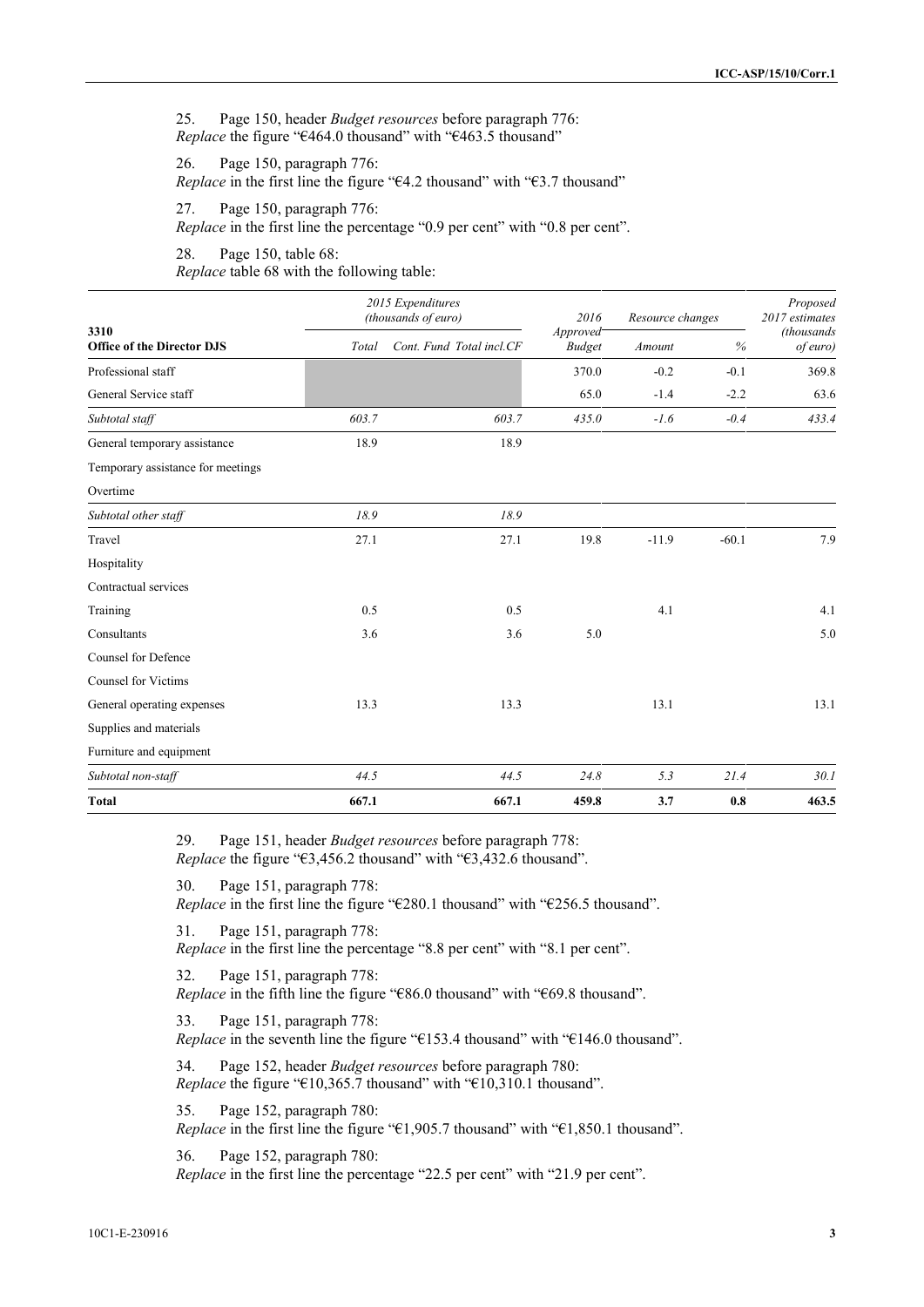37. Page 152, paragraph 780: *Replace* in the tenth line the figure "€419.7 thousand" with "€364.1 thousand".

38. Page 154, header *Budget resources* before paragraph 782: *Replace* the figure "€2,488.4 thousand" with "€2,483.2 thousand".

39. Page 154, paragraph 782: *Replace* in the first line the figure "€297.2 thousand" with "€292.0 thousand".

40. Page 154, paragraph 782: *Replace* in the first line the percentage "13.6 per cent" with "13.3 per cent".

41. Page 155, header *Budget resources* before paragraph 784; *Replace* the figure "€10,365.7 thousand" with "€7,217.4 thousand".

42. Page 155, paragraph 784: *Replace* in the first line the figure "€942.4 thousand" with "€904.1 thousand".

43. Page 155, paragraph 784: *Replace* in the first line the percentage "14.9 per cent" with "14.3 per cent".

44. Page 155, paragraph 784: *Replace* in the second line the figure "€212.9 thousand" with "€178.7 thousand".

45. Page 155, paragraph 784: *Replace* in the fifth line the figure "€663.7" with "€659.6 thousand".

46. Page 157, header *Budget resources* before paragraph 787: *Replace* the figure "€1,609.8 thousand" with "€1,691.7 thousand".

47. Page 157, paragraph 787: *Replace* in the first line the figure "€180.7 thousand" with "€262.6 thousand".

48. Page 157, paragraph 787: *Replace* in the first line the percentage "12.6 per cent" with "18.4 per cent".

49. Page 157, paragraph 787: *Replace* in the second line the figure "€173.0 thousand" with "€171.8 thousand".

50. Page 158, header *Budget resources* before paragraph 789: *Replace* the figure "€667.1 thousand" with "€663.8 thousand".

51. Page 158, paragraph 789: *Replace* in the first line the figure "€52.3 thousand" with "€49.0 thousand".

52. Page 158, paragraph 789: *Replace* in the first line the percentage "8.5 per cent" with "8.0 per cent".

53. Page 158, paragraph 789: *Replace* in the third line the figure "€52.2 thousand" with "€53.0 thousand".

54. Page 159, header *Budget resources* before paragraph 791: *Replace* the figure "€1,836.9 thousand" with "€1,833.0 thousand".

55. Page 159, paragraph 791: *Replace* in the first line the figure "€254.6 thousand" with "€250.7 thousand".

56. Page 159, paragraph 791: *Replace* in the first line the percentage "16.1 per cent" with "15.8 per cent".

57. Page 160, header *Budget resources* before paragraph 793; *Replace* the figure "€5,955.5 thousand" with "€5,943.4 thousand".

58. Page 160, paragraph 793: *Replace* in the second line the figure "€1,335.8 thousand" with "€1,347.9 thousand".

59. Page 160, paragraph 793: *Replace* in the second line the percentage "-18.3 per cent" with "-18.5 per cent".

60. Page 160, paragraph 793: *Replace* in the seventh line the figure "€73.7 thousand" with "€72.3 thousand".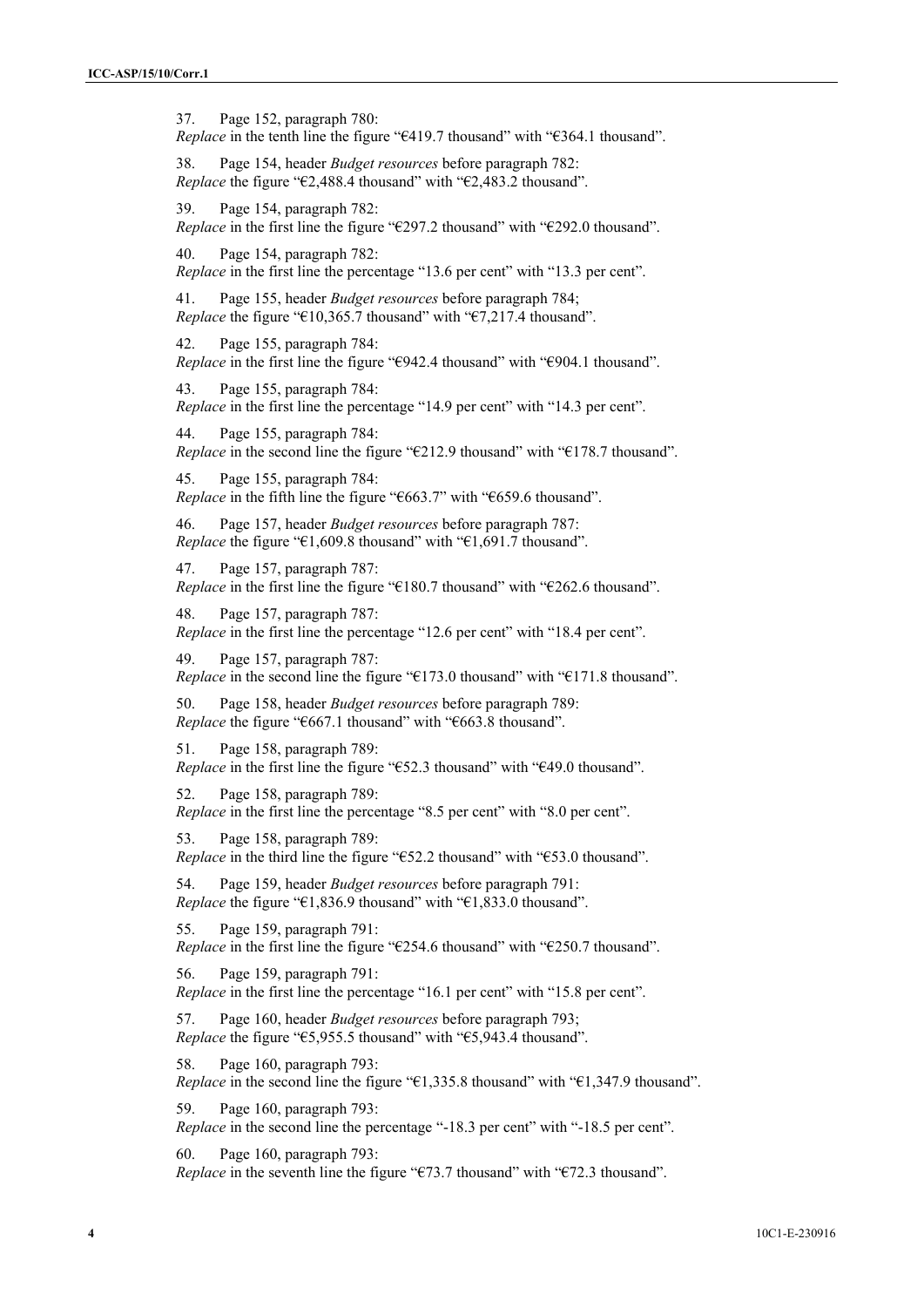61. Page 165, paragraph 803: *Replace* in the fourth line the figure " $(\text{\textsterling}676.8 \text{ thousand})$ " with " $(\text{\textsterling}673.0 \text{ thousand})$ ".

62. Page 165, paragraph 803: *Replace* in the sixth line the figure "€122.6 thousand" with "€118.8 thousand"

63. Page 169,

*Insert* new section at the end:

#### **G. Salaries of the judges of the International Criminal Court**

*The Assembly of States Parties,*

*Approves* in implementation of Resolution ICC-ASP/3/Res.3, the salary alignment of the judges of the International Criminal Court with the remuneration of the judges of the International Court of Justice."

### **B. Editorial changes and typos**

64. Page 2:

*Replace* in the second table of content item the word "Foreward" with "Foreword".

65. Page 2:

*Replace* in part III.B.1 of the table of content the figure "1100" with "2100".

66. Page 3:

*Replace* in part annexes V(b) of the table of content "2016-2018" with "2013-2017".

67. Page 4:

*Delete* the third line "Arc: Headquarters building at Maanweg, Netherlands" totally.

68. Page 4:

*Replace* the eighteenth line "DER: Division of External Relations" with "DEO: Division of External Operations".

69. Page 4:

*Replace* in the twenty-seventh line "ERFCS: External Relations and Field Coordination Section" with "EOSS: External Operations Support Section".

70. Page 4:

*Replace* in the thirtieth line the word "Sciences" with "Science".

71. Page 4:

*Replace* in the forty-third line the word "Investigation" with "Investigative".

72. Page 5:

*Replace* in the twenty-fifth line *"*OD-DER: Office of the Director of the Division of External Relations" with "OD-DEO: Office of the Director of the Division of External Operations".

73. Page 5:

*Replace* in the twenty-sixth line the word "OD-DFS" with "OD-DJS".

74. Page 5:

*Replace* in the thirty-sixth line "Planning and Operational Support Section" with "Planning and Operations Section".

75. Page 5:

*Replace* in the forty-third line the word "Suda" with "Sudan".

76. Page 7, table 1: *Replace* in row nine "MP VII-7: OIA" with "MP VII-6: OIA"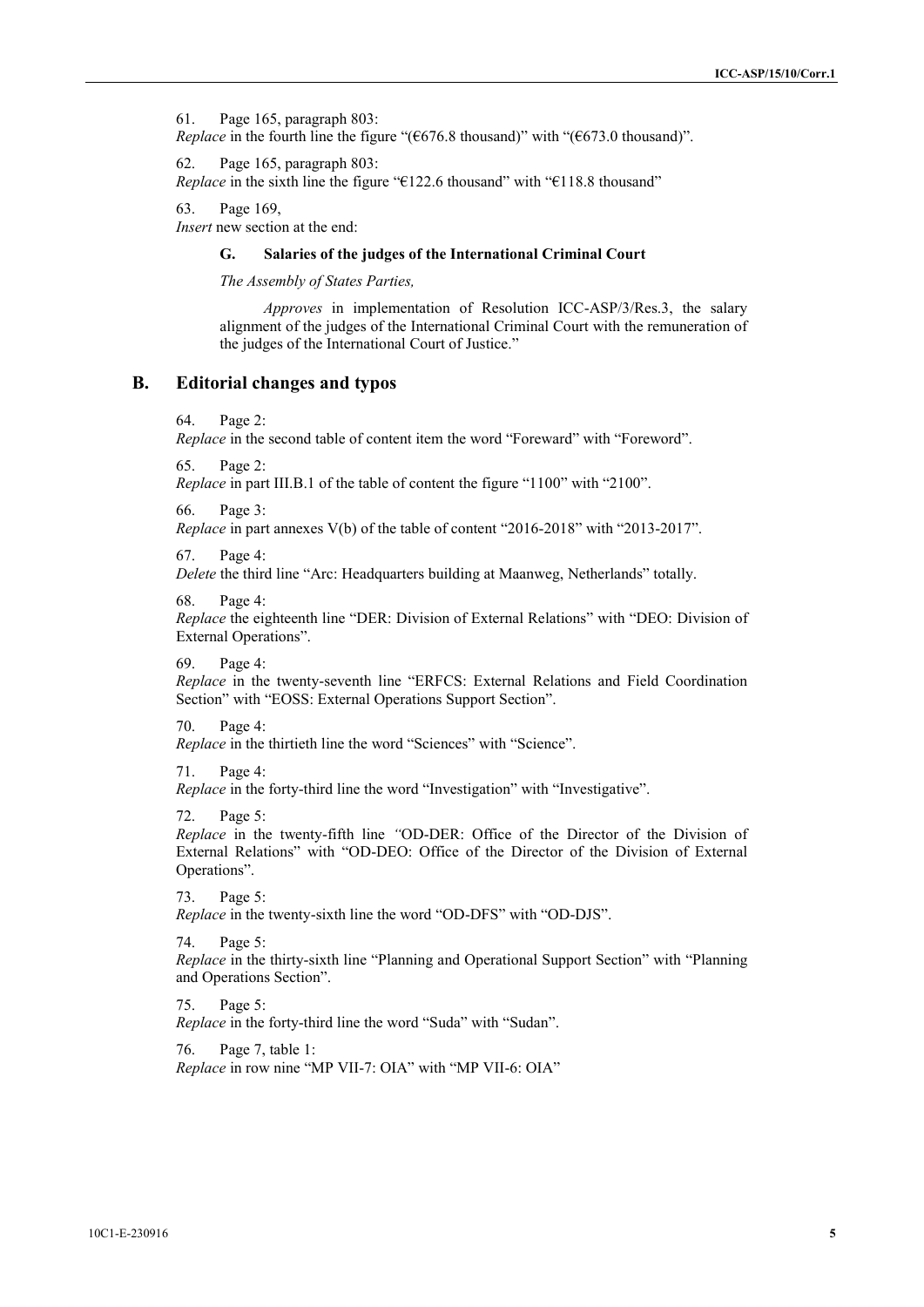77. Pages 27 to 166, proposed budget tables 2 to 96: *Delete figures* in rows entitled "Professional staff" under columns entitled "2015 Expenditures" and *shade in grey* the rows entitled "Professional staff" and "General Service staff" under columns entitled "2015 Expenditures*".* 78. Page 29, table 4: *Replace* the heading "Programme I: Judiciary" with "Major Programme I: Judiciary". 79. Page 44, paragraph 216: *Replace* in the first line the figure "€20 thousand" with "€20.0 thousand". 80. Page 45, table 11: *Replace* the heading "1310: New York Liaison Office" with "1300: Liaison Offices". 81. Page 53, paragraph 258: *Replace* in the eighth line "one Legal Assistant" with "one Associate Legal Adviser" 82. Page 53, paragraph 264: *Replace* in the first line the figure "€5 thousand" with "€5.0 thousand". 83. Page 56, paragraph 276: *Delete* in the first line the footnote 45. 84. Page 57, footnote 48: *Replace* the word "paragraph 74" with "paragraph 294". 85. Page 58, paragraph 286: *Replace* in the last line "paragraph 75" with "paragraph 295". 86. Page 58, paragraph 291: *Replace* in the thirteenth line "Interpretation Coordinator" with "Field Interpretation Coordinator". 87. Page 59, paragraph 294: *Replace* at the 6<sup>th</sup> item "Associate Interpretation Coordinator" with "Associate Field Interpretation Coordinator". 88. Page 59, paragraph 296: *Replace* in the first line the figure '11 per cent'' with "11.0 per cent". 89. Page 60, paragraph 303: *Replace* in the first line the figure "€60 thousand" with "€60.0 thousand". 90. Page 65, paragraph 324: *Replace* in the third line "Investigations Analysis Section" with "Investigative Analysis Section". 91. Page 65, paragraph 324: *Replace* in the fourth line "Planning and Operations" with "the Planning and Operations Section". 92. Page 66, paragraph 327: *Replace* in the sixth line "Investigations Analysis Section" with "Investigative Analysis Section". 93. Page 66, paragraph 327: *Replace* in the twelfth line "Operational Support Unit (OSU)" with "Operational Risk and Support Unit (ORSU)". 94. Page 66, paragraph 327: *Replace* in the sixteenth line the word "OSU" with "ORSU". 95. Page 67, paragraph 337: *Replace* in the first line "Investigations Analysis Section" with "Investigative Analysis Section". 96. Page 67, paragraph 337:

*Replace* in the sixth line the word "Excom" with "ExCom".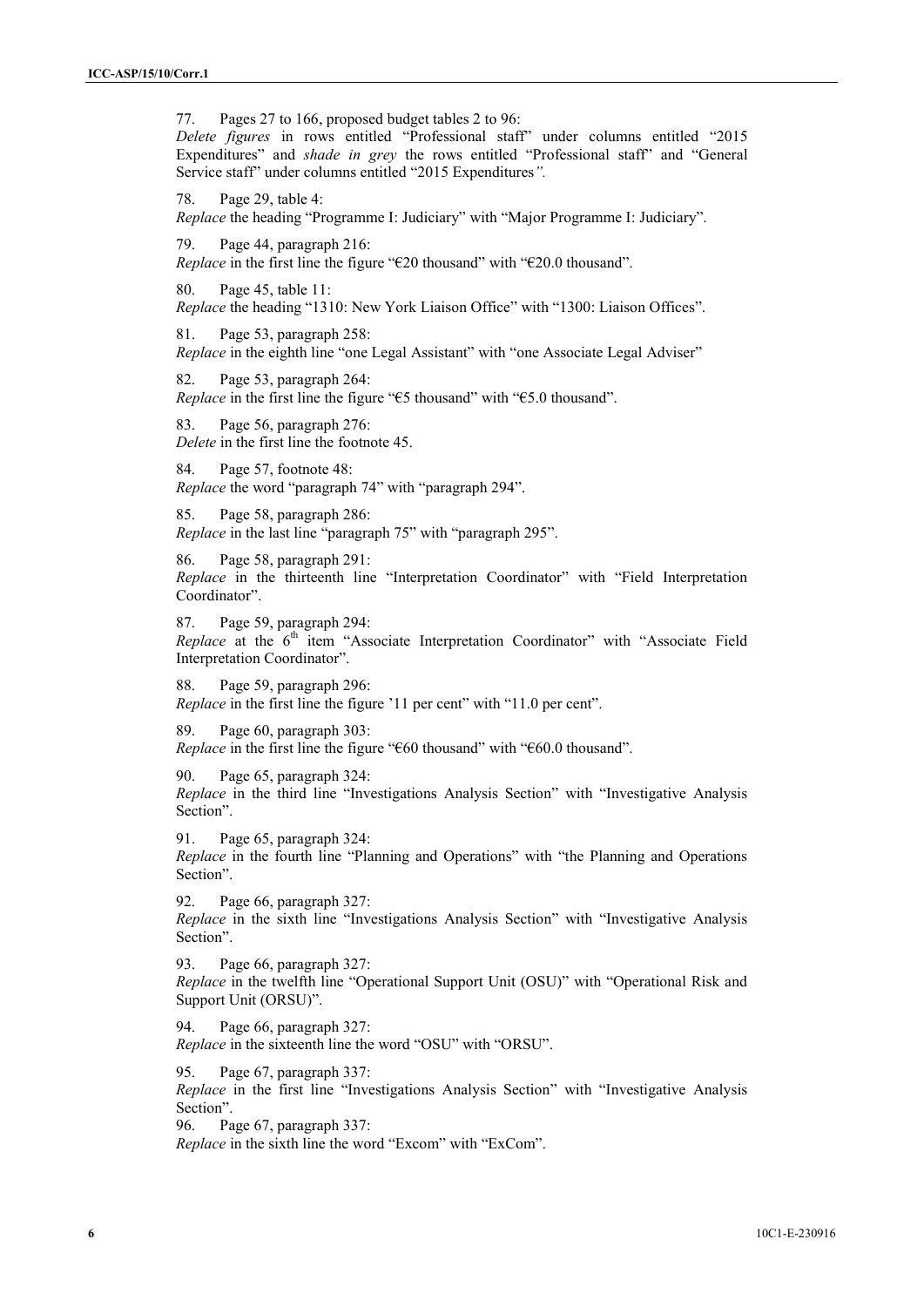97. Page 68, paragraph 340: *Replace* "Operational Support Unit (OSU)" with "Operational Risk and Support Unit (ORSU)".

98. Page 68, paragraph 341: *Remove* the last sentence "In total, four GTA positions [...] Data Processing Assistants  $(GS-OL)$ ."

99. Page 68, paragraph 342: *Replace* in the fifth to sixth line "The Unit requires one (P-2) Associate Victims Expert. In addition, as in previous" with "As in previous".

100. Page 68, paragraph 344: *Replace* in the last line "paragraph 347" with "paragraph 348".

101. Page 69, paragraph 352: *Replace* in the first line "The Planning and Operational Support Section" with "The Planning and Operations Section".

102. Page 69, paragraph 352: *Replace* in the third line "Operational Support Unit" with "Operational Risk and Support Unit".

103. Page 69, paragraph 353: *Replace* in the first to second line "Associate Victims Expert (P-1)" with "Associate Victims Expert (P-2)".

104. Page 69, paragraph 355: *Replace* at the third item "One *Digital Imaging Officer*" with "One *Forensic Officer (Digital Imaging)*".

105. Page 70, paragraph 355: *Replace* at the sixteenth item "Four *Situation-Specific Investigative Assistants*" with "Four *Situation-Specific Investigation Assistants*".

106. Page 74, paragraph 383: *Replace* in the seventh line "Case Manager Coordinator" with "Case Managers Coordinator".

107. Page 76, paragraph 391: *Replace* at the eighth item "One*Case Manager Coordinator*" with "One *Case Managers Coordinator*".

108. Page 76, paragraph 392: *Replace* in part (a) in the first line "Prosecutor Coordinator" with "Prosecution Coordinator".

109. Page 76, paragraph 393: *Replace* in part (b) in the fourth line "Appeals Counsel" with "Associate Appeals Counsel".

110. Page 89, paragraph 449: *Replace* in the third to fourth line "SAP Team" with "Enterprise Resource Planning System Team, "SAP Team"".

111. Page 90, paragraph 456: *Replace* in the first line "SAP team" with "SAP Team".

112. Page 93, paragraph 481: *Replace* in the fourth line "ePerformance system" with "Electronic Performance Appraisal System".

113. Page 93, paragraph 489: *Replace* in the first line "in in DMS" with "in DMS".

114. Page 94, paragraph 496: *Replace* in the first line "hs decreased" with "has decreased".

115. Page 98, paragraph 521: *Replace* in the fourth line "€1.5" with "€1.5 million".